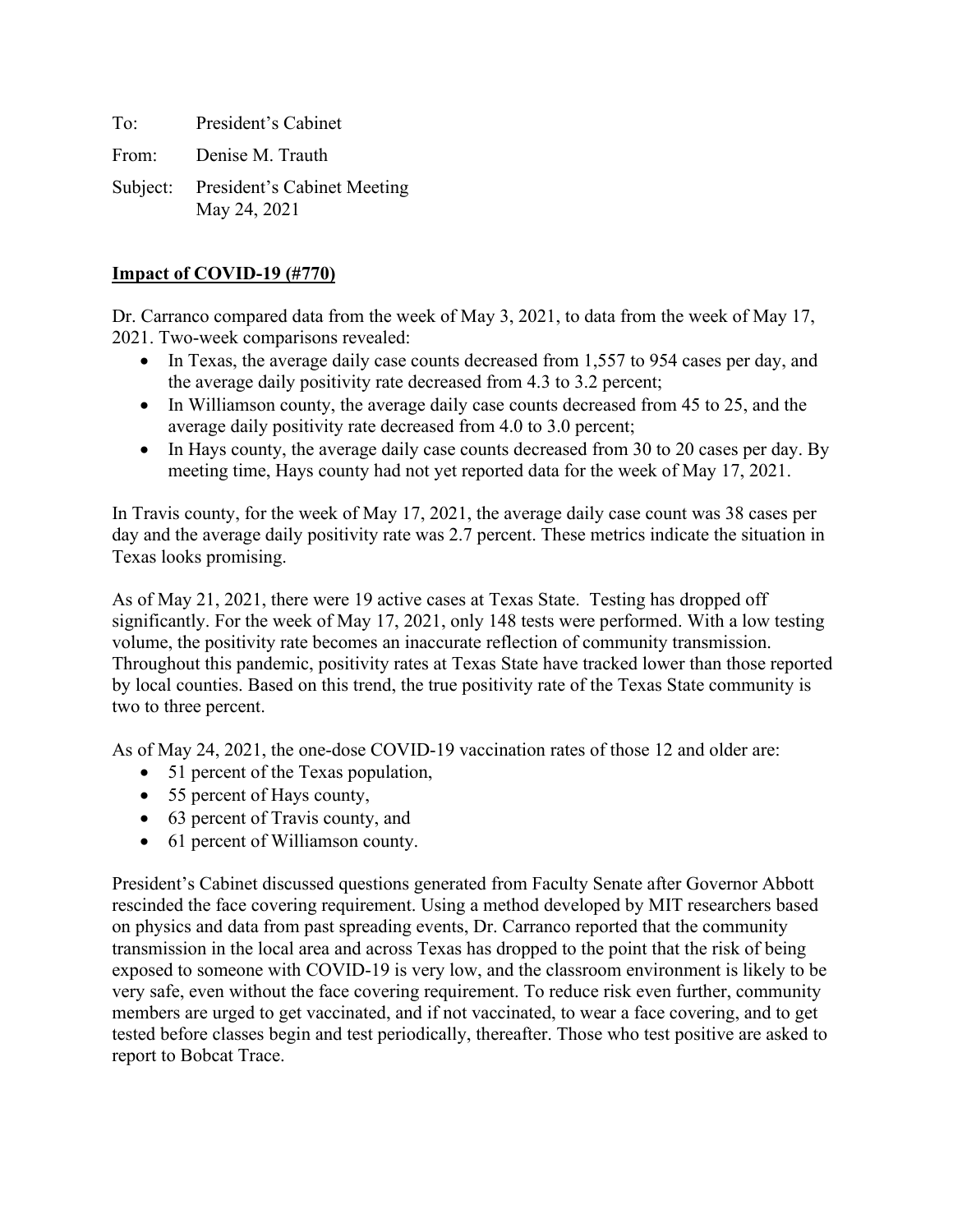People living with high-risk individuals and/or children unable to access vaccine are encouraged to get a vaccine and wear a face covering. Dr. Carranco addressed false information and shared key take-aways from research studies: transmission is low schools; children are resilient to COVID-19; and the number of people who would have a contraindication to the vaccine is very small.

Dr. Hernandez will provide clarification to Faculty Senate as to the extent to which students can request online accommodations.

Provost Bourgeois stated that it is too late to pivot a summer in-person class to online if students are already registered for the class. If the latter is the case and a faculty member previously scheduled to teach in-person no longer wants to, then they must find a replacement in consultation with the chair/director.

Select work groups of faculty and staff -- including the Health, Wellness, and Safety Work Group and the Continuity of Research Work Group -- will be reconvened to share guidance and feedback with the President's Cabinet, discuss scenarios, and update the Roadmap for fall.

President Trauth will send an update to the university community mid-week and the Roadmap will be updated accordingly.

### **Commencement (#143)**

Provost Bourgeois and guest Dr. Vedaraman Sriraman finalized plans for the August 2021 ceremonies. Summer 2021 commencement ceremonies will take place in Strahan Arena at the University Events Center, and candidates will be spaced three apart and allowed to invite up to six guests.

### **Board of Regents Follow-Up (#57)**

Mr. Algoe discussed the May 2021 Board of Regents meeting.

### **Chancellor's Meeting with the Presidents Follow-Up (#623)**

President Trauth reviewed topics from the latest meeting. The Texas State University System has begun the process of identifying Key Performance Indicators (KPIs) for the next five years, and Texas State has the opportunity to propose additional KPIs or to modify existing KPIs. President Trauth asked Cabinet members to review the current set of KPIs and share their recommendations with her.

President Trauth reviewed the 87<sup>th</sup> Legislative Budget Update.